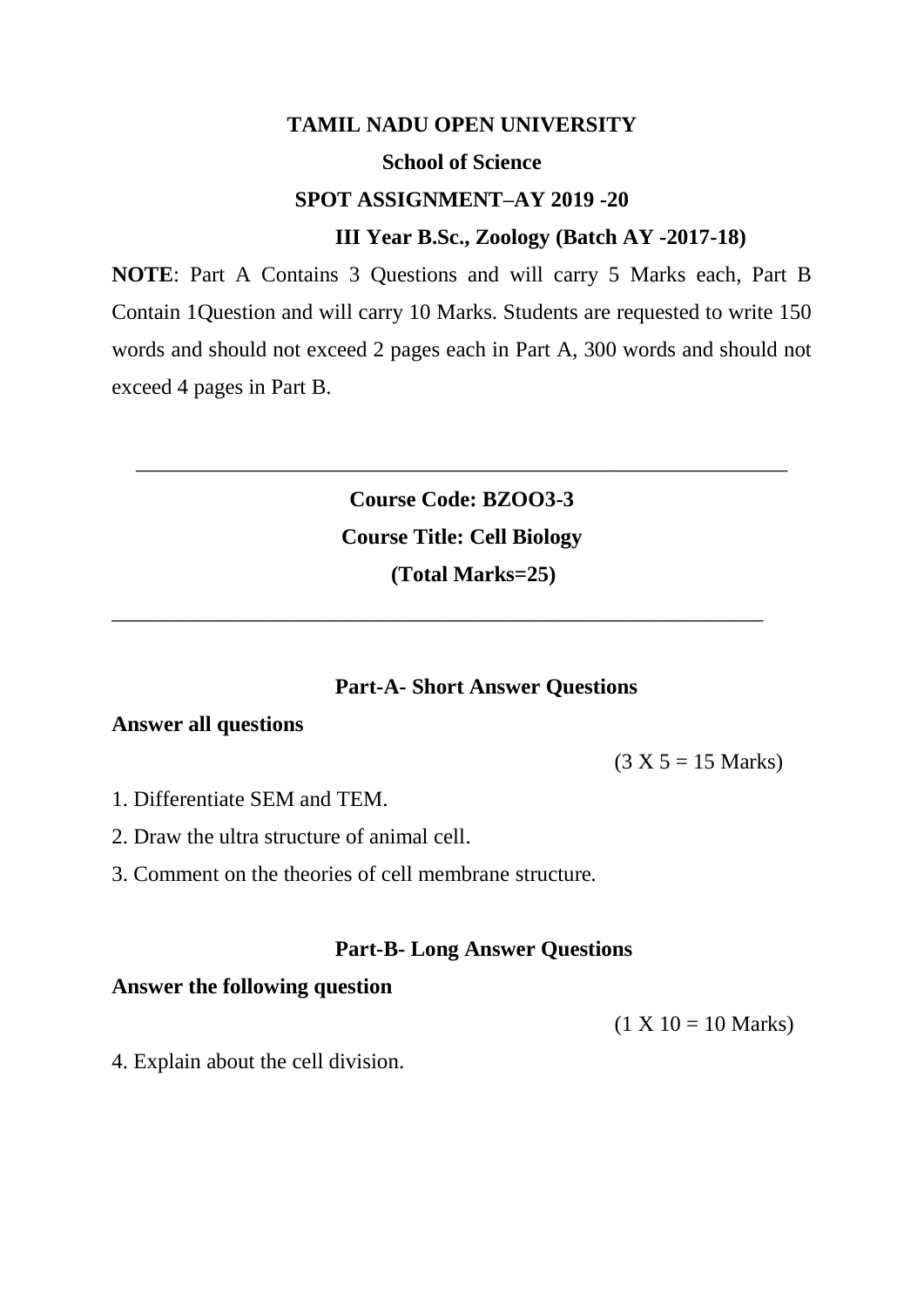**NOTE**: Part A Contains 3 Questions and will carry 5 Marks each, Part B Contain 1Question and will carry 10 Marks. Students are requested to write 150 words and should not exceed 2 pages each in Part A, 300 words and should not exceed 4 pages in Part B.

# **Course Code: BZOO3-4 Course Title: Genetics and Evolution (Total Marks=25)**

\_\_\_\_\_\_\_\_\_\_\_\_\_\_\_\_\_\_\_\_\_\_\_\_\_\_\_\_\_\_\_\_\_\_\_\_\_\_\_\_\_\_\_\_\_\_\_\_\_\_\_\_\_\_\_\_\_\_\_\_

\_\_\_\_\_\_\_\_\_\_\_\_\_\_\_\_\_\_\_\_\_\_\_\_\_\_\_\_\_\_\_\_\_\_\_\_\_\_\_\_\_\_\_\_\_\_\_\_\_\_\_\_\_\_\_\_\_\_\_\_

## **Part-A- Short Answer Questions**

## **Answer all questions**

 $(3 X 5 = 15 Marks)$ 

- 1. Describe the Mendelian laws.
- 2. Comment on the significance of crossing over.
- 3. Write about the fine structure of gene?

#### **Part-B- Long Answer Questions**

#### **Answer the following question**

 $(1 X 10 = 10 Marks)$ 

4. Explain about the evolution of man.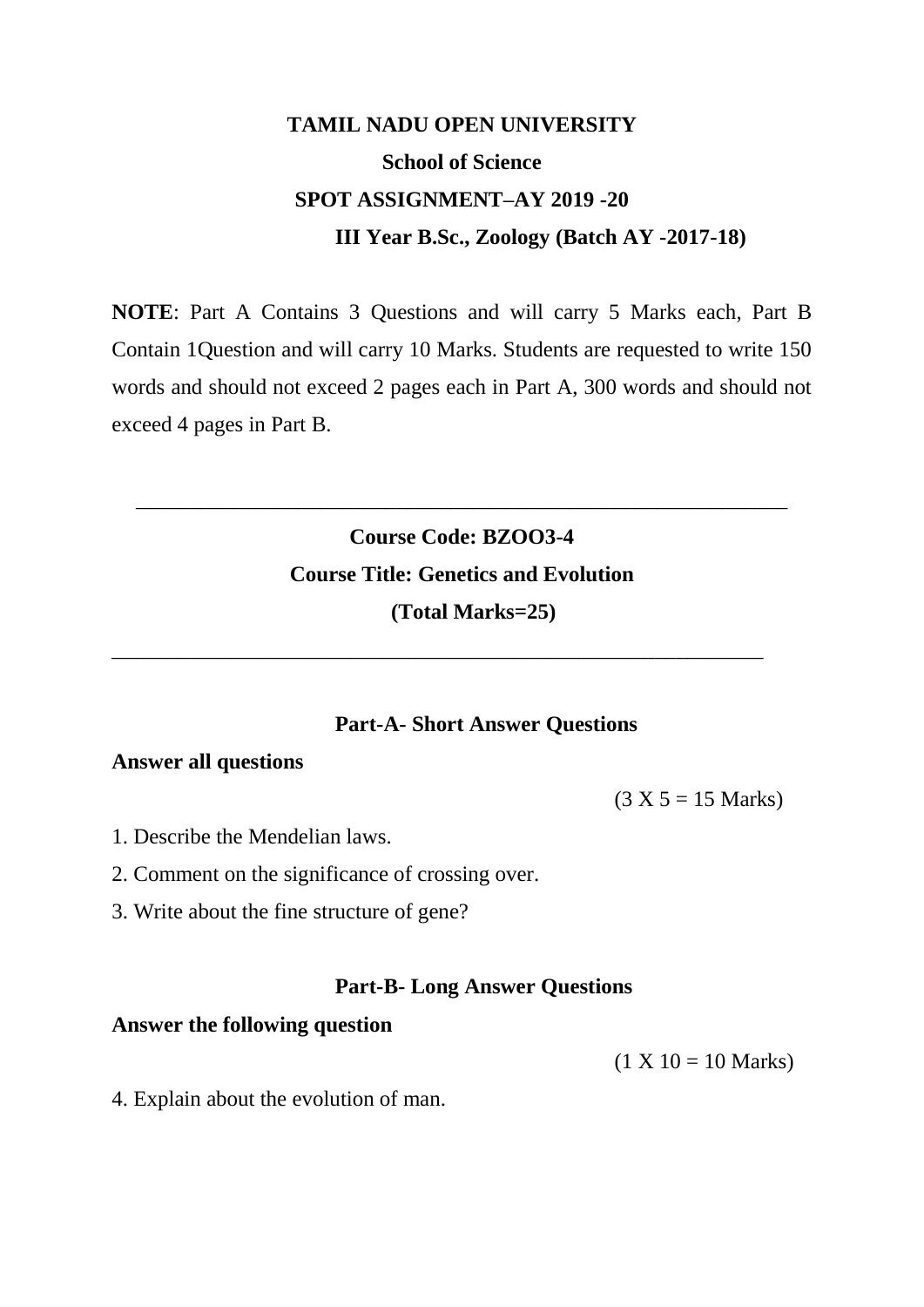**NOTE**: Part A Contains 3 Questions and will carry 5 Marks each, Part B Contain 1Question and will carry 10 Marks. Students are requested to write 150 words and should not exceed 2 pages each in Part A, 300 words and should not exceed 4 pages in Part B.

# **Course Code: BZOO3-5 Course Title: Developmental Biology and Immunology (Total Marks=25)**

\_\_\_\_\_\_\_\_\_\_\_\_\_\_\_\_\_\_\_\_\_\_\_\_\_\_\_\_\_\_\_\_\_\_\_\_\_\_\_\_\_\_\_\_\_\_\_\_\_\_\_\_\_\_\_\_\_\_\_\_

\_\_\_\_\_\_\_\_\_\_\_\_\_\_\_\_\_\_\_\_\_\_\_\_\_\_\_\_\_\_\_\_\_\_\_\_\_\_\_\_\_\_\_\_\_\_\_\_\_\_\_\_\_\_\_\_\_\_\_\_

## **Part-A- Short Answer Questions**

## **Answer all questions**

 $(3 X 5 = 15 Marks)$ 

- 1. Describe the mechanism of fertilization.
- 2. What is the significance of cleavage?
- 3. Write about the embryonic membrane?

#### **Part-B- Long Answer Questions**

#### **Answer the following question**

 $(1 X 10 = 10 Marks)$ 

4. Detail account of immunoglobulin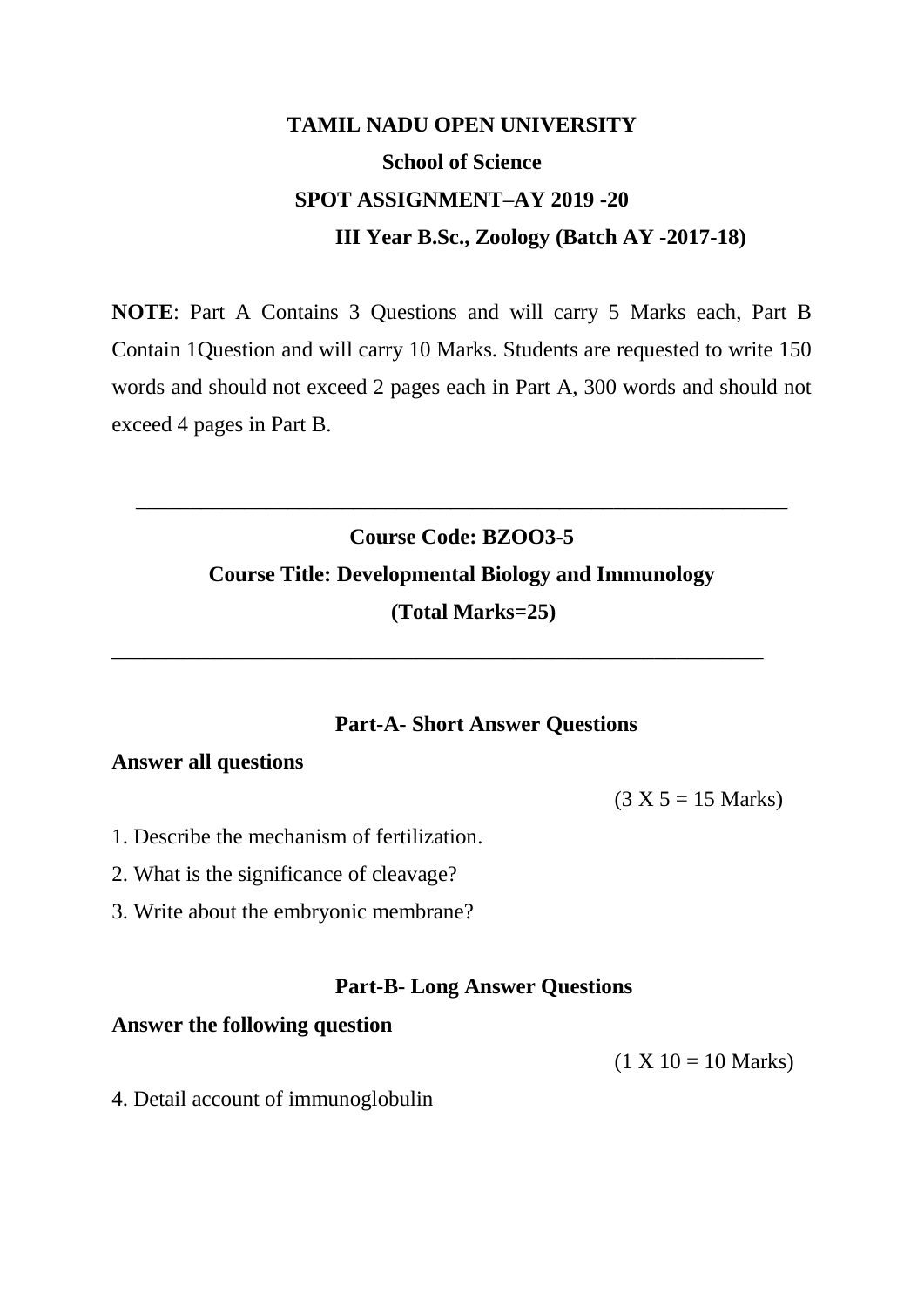**NOTE**: Part A Contains 3 Questions and will carry 5 Marks each, Part B Contain 1Question and will carry 10 Marks. Students are requested to write 150 words and should not exceed 2 pages each in Part A, 300 words and should not exceed 4 pages in Part B.

# **Course Code: BZOO3-6 Course Title: Animal Physiology (Total Marks=25)**

\_\_\_\_\_\_\_\_\_\_\_\_\_\_\_\_\_\_\_\_\_\_\_\_\_\_\_\_\_\_\_\_\_\_\_\_\_\_\_\_\_\_\_\_\_\_\_\_\_\_\_\_\_\_\_\_\_\_\_\_

\_\_\_\_\_\_\_\_\_\_\_\_\_\_\_\_\_\_\_\_\_\_\_\_\_\_\_\_\_\_\_\_\_\_\_\_\_\_\_\_\_\_\_\_\_\_\_\_\_\_\_\_\_\_\_\_\_\_\_\_

### **Part-A- Short Answer Questions**

## **Answer all questions**

 $(3 X 5 = 15 Marks)$ 

- 1. Describe the digestive enzymes and their role in digestion.
- 2. What is Bohr and Haldane effect?
- 3. Write about the osmoregulators?

### **Part-B- Long Answer Questions**

#### **Answer the following question**

 $(1 X 10 = 10 Marks)$ 

4. Explain the structure, secretions and functions of endocrine glands